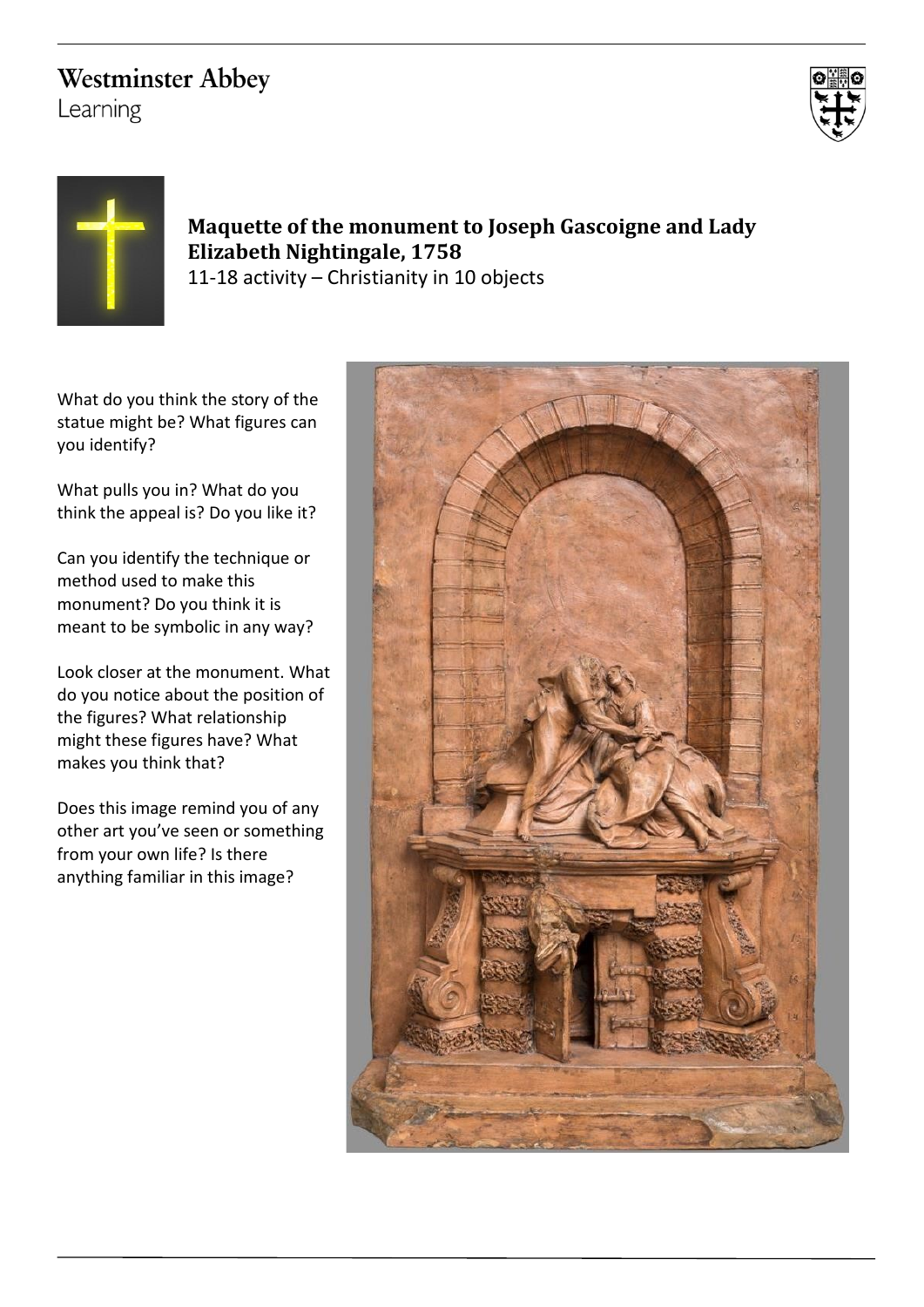Louis-Francois Roubiliac, the sculptor had a tough job. Lady Elizabeth Nightingale was the much-loved wife of Joseph Gascoigne. Her early death was devastating for her husband. After Joseph's death, the family commissioned Roubiliac, one of the greatest sculptors of the time, to design a memorial of the couple to stand in a very public place, Westminster Abbey. The monument shows Joseph embracing Elizabeth and trying to push death (in the form of a skeleton) away from her.

A great monument such as this one can take years to create. The sculptor must first sketch out some designs on paper. Then a small clay model is made so that the initial sketch can be explored in 3D. Then a larger clay maquette is made so that the sculptor can see if the design works before the final piece is created.

The maquette you see below was made by Roubiliac as part of the design process. It was created in 1758, three years before the monument was finally completed. It has been damaged and parts of it have



been broken but we can still see that Roubiliac's original design changed over time.

#### **Activity: Design a memorial**

Look carefully at the Maquette and the Memorial.

List all the similarities and differences you can see between the two designs.

The position of the two figures in relation to each other has changed. For example, Elizabeth's body is turned towards her husband in the final version. Why do you think Roubiliac made this change?

#### Which design do you prefer?

The design process for creating a memorial is a bit like the process we go through in our lives. Think of someone from the past who you admire. Have a go at designing a memorial for that person. The important thing is to go through a design process.